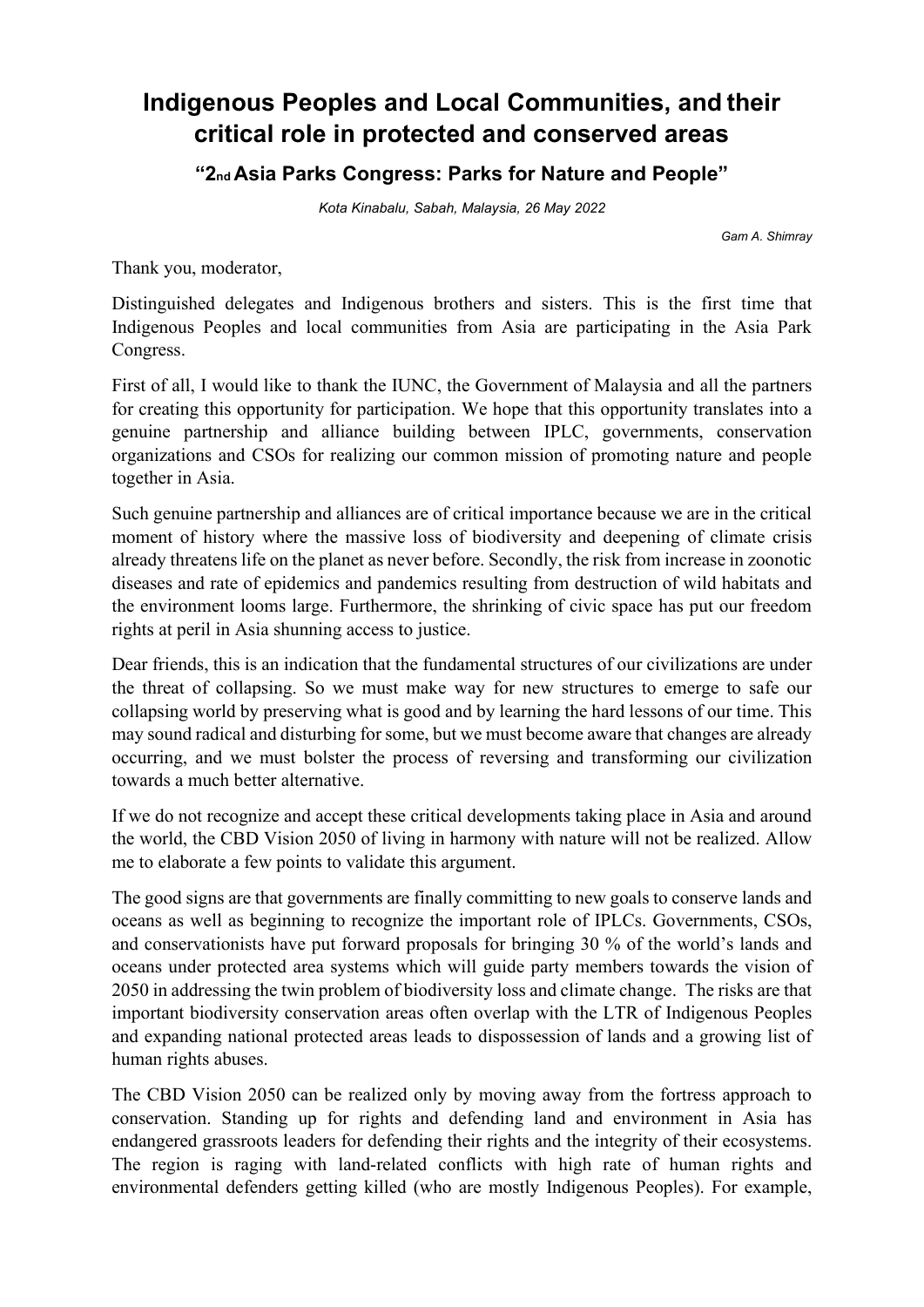Nepal currently has 49 protected areas (24 percent of Nepal) in the country but only one is documented as being fully governed by local communities<sup>[1](#page-1-0)</sup>, and these sites are often riddled with social conflicts and human rights abuses.

Harmony with nature ultimately hinges on the recognition of human rights and intergenerational equity over lands, territories, and resources. To achieve the post-2020 conservation agenda, future actions and investments **must recognize the conservation leadership of grassroots communities and place the advancement of their land tenure rights, cultural identities and equitable governance as game changing solution as well as a measurement of success**.

There are already a few countries with established rights to our lands, territories, and resources in Asia i.e., India, Philippines, Indonesia, and Cambodia. However, progress in securing land titles has been painfully slow in all these countries. For instance, even though the Cambodian law for recognition of community land was enforced in 2001, only about 35 Community Land Titles have been issued over a duration of 21 years.

There is a clear tenure rights gap in Asia. Indigenous Peoples and local communities customarily own and control nearly 40 percent of Asia<sup>[2](#page-1-1)</sup>. When excluding data from China, only 8.7 percent of all indigenous and local community lands and territories in Asia are legally recognized<sup>[3](#page-1-2)</sup>. In nine South and Southeast Asian countries alone, the area of unrecognized **Indigenous Peoples' and community lands is approximately 1[4](#page-1-3)0.3 mHa<sup>4</sup>. This represents** an area larger than the combined territories of Cambodia, Thailand, Lao PDR, and the Philippines.

The environmental problems and human rights abuses that we are facing today is fundamentally a spiritual crisis. It is a spiritual crisis because it is a result of the break-down of our relationship (among individuals and societies); and a break-down of our relationship with nature. It is a spiritual crisis because we have lost the motivational force of our conviction to be true to the values and principles of making agreements—breaking them or ignoring them have become the norm.

Dear friends, if we are to realize the vision of living in harmony with nature, we need an accompanying worldview and culture where co-responsibility for the well-being of all human beings, non-human life, and equal respect for nature is at the heart of it. This is essentially the worldview of the vast majority of Indigenous Peoples around the world e.g., the Semai people of Malaysia calls this *tenhaq* while the new declaration of the Dusun of Sabah, Malaysia calls this *divine human-stewardship*. We must recover the culture and meaning of human rights grounded on corresponding obligations, duties, and responsibilities towards one another and towards non-human life. Simply put, rights exist because the well-being of life on the planet must be protected.

Indigenous practices are increasingly supported by a growing body of academic and peer reviewed research which demonstrate how our practices support and even preserve the environment and biodiversity at large. Indigenous Peoples and local communities have

<span id="page-1-0"></span><sup>1</sup> United Nations Environment Programme – World Conservation Monitoring Center. 2021. "Protected Area Profile for Nepal." Protected Planet World Database of Protected Areas. Accessed September 2021. Available at:

https://www.protectedplanet.net/country/NPL.

<span id="page-1-1"></span><sup>2</sup> Rights and Resources Initiative, 2020b

<span id="page-1-2"></span><sup>3</sup> Rights and Resources Initiative. 2020b. Estimated area of land and territories of Indigenous Peoples, local communities, and Afro-descendants where their rights are not recognized. Washington, DC: Rights and Resources Initiative. https://doi.org/10.53892/UZEZ6605. 4 Rights and Resources Initiative, 2020b.

<span id="page-1-3"></span>